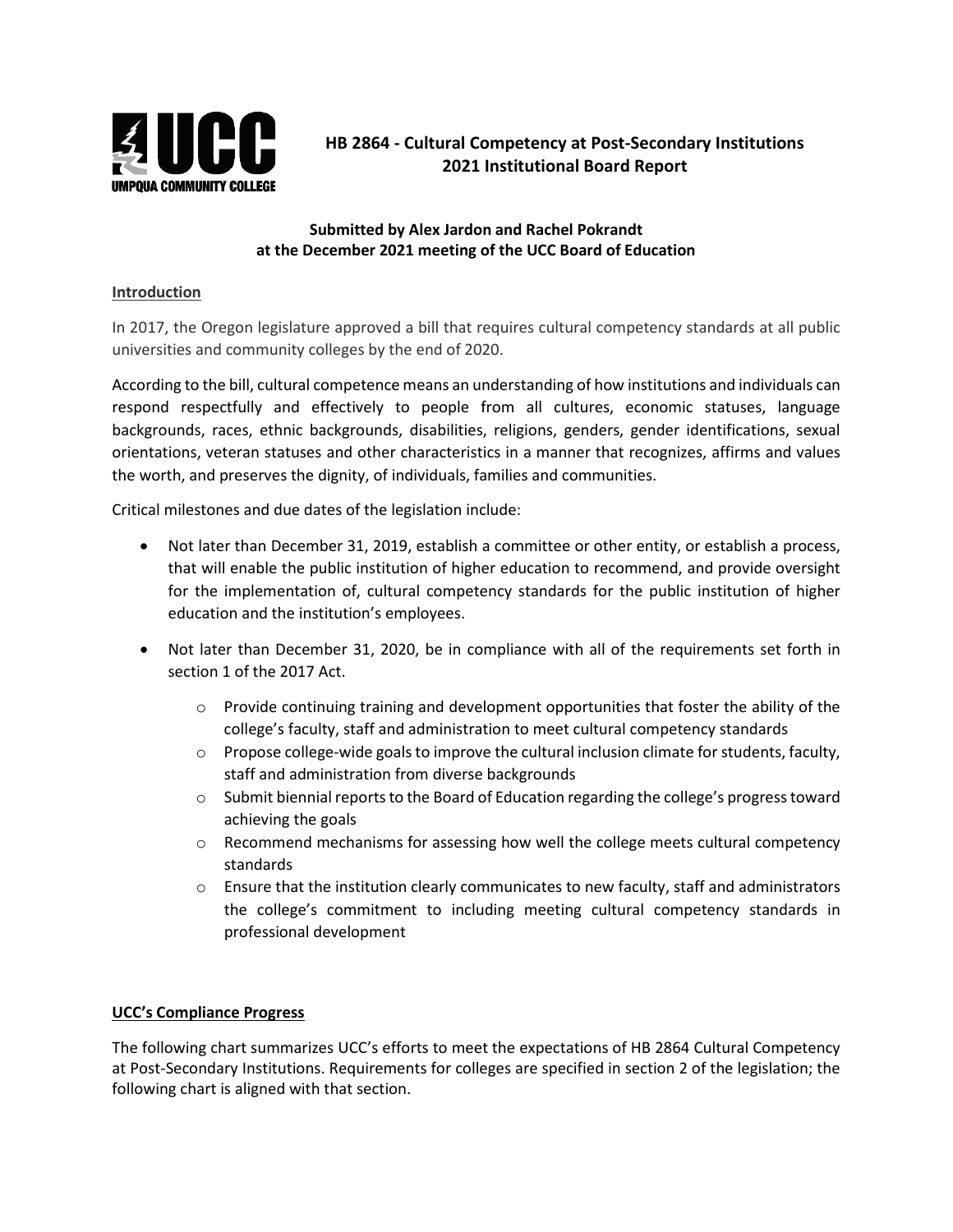### **# Legislation Text Institutional Summary**

## 2 | Each public institution of higher education shall establish a process for recommending, and providing oversight for the implementation of, cultural competency standards for the public institution of higher education and the institution's employees.

#### **Committee Name**

The Diversity, Equity, and Inclusion (DEI) Advisory Council was established in January 2018 as part of UCC's governance structure. In January 2020, the purpose and structure of this council were updated and the council was renamed the Inclusion, Diversity, and Equity Action Leadership (IDEAL) Committee. These changes were effected to provide members of the committee a more active role in DEI efforts beyond the former advisory role. Over the summer of 2020, a new position of Diversity, Equity, and Inclusion Coordinator was created to organize the implementation of this committee's goals; these responsibilities were taken on by Alex Jardon, a faculty member and primary author of this report.

### **Committee Purpose and Charter**

The IDEAL Committee leads and supports the design, implementation, and evaluation of strategies that promote understanding and respect of diverse people, create a more inclusive learning and working environment, and provide equitable opportunities for success. This committee is responsible for assessing compliance with Oregon HB 2864 Cultural Competency and with Office of Civil Rights requirements. The IDEAL Committee is a committee of the Office of the President. The complete charter is available in the Governance section of the UCC Intranet (MyUCC).

#### **Process Committee Uses for Recommendations**

The committee makes recommendations and/or proposals by consensus and sends them to the Senior Leadership Team and College President for further review. The President directs the recommendations and proposals to appropriate bodies for implementation and oversight. Plans are approved by the Senior Leadership Team and provided to the Board of Education as information. Policies and procedures are sent to the College Council and then to the Board of Education for final approval. During the fall of 2020, a DEI plan was approved that guides implementation of IDEAL related efforts.

The IDEAL Committee, as necessary, may create sub-committees tasked with specific goals related to topics such as cultural competency, equity lens, professional development, and teaching &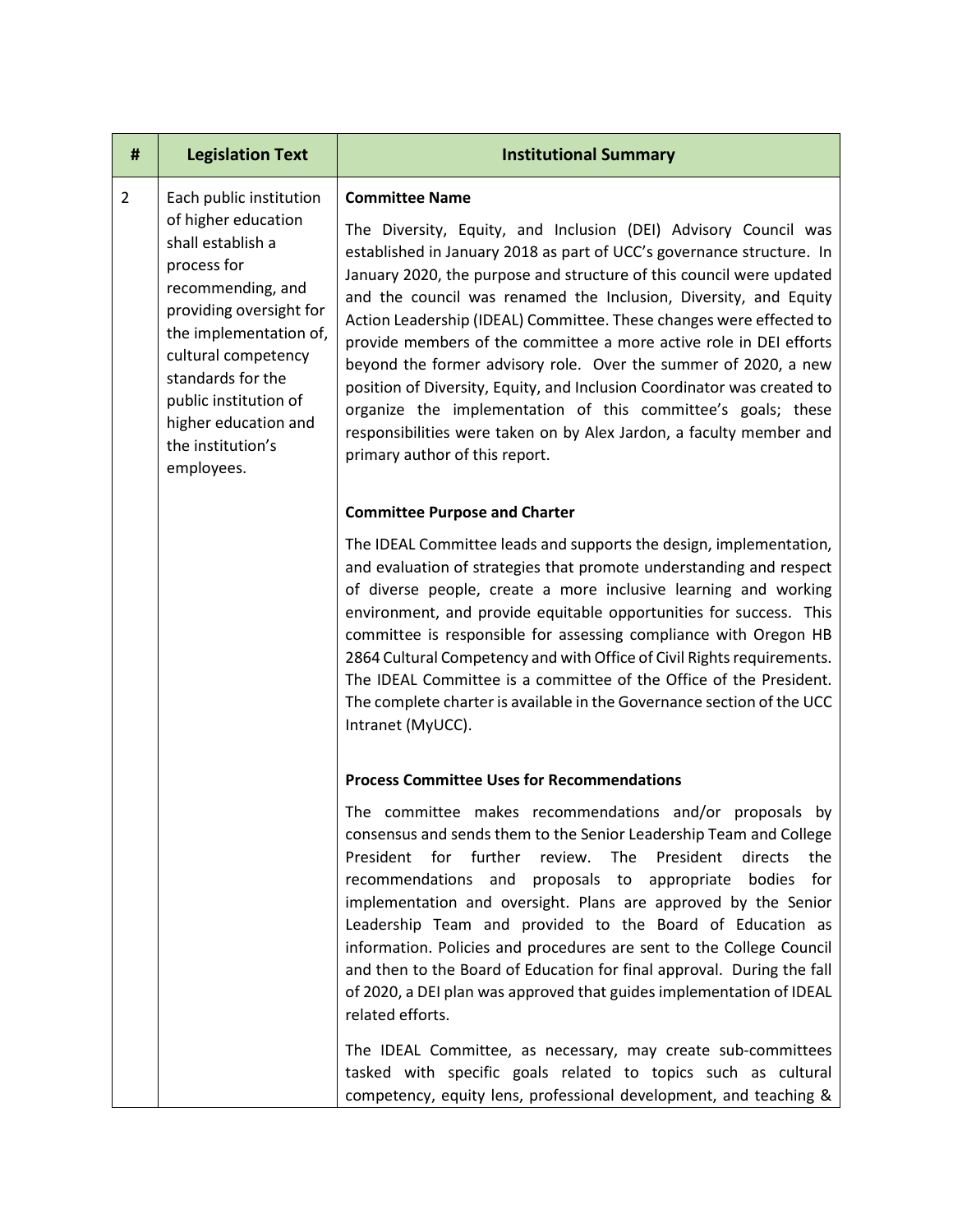| #            | <b>Legislation Text</b>                                                                                                                                                                                                                       | <b>Institutional Summary</b>                                                                                                                                                                                                                                                                                                                                                                                                                                                                                                                                                                                                                                                                                                                                                                                                                                                                                                                                                                                                                                                                                                                                                  |
|--------------|-----------------------------------------------------------------------------------------------------------------------------------------------------------------------------------------------------------------------------------------------|-------------------------------------------------------------------------------------------------------------------------------------------------------------------------------------------------------------------------------------------------------------------------------------------------------------------------------------------------------------------------------------------------------------------------------------------------------------------------------------------------------------------------------------------------------------------------------------------------------------------------------------------------------------------------------------------------------------------------------------------------------------------------------------------------------------------------------------------------------------------------------------------------------------------------------------------------------------------------------------------------------------------------------------------------------------------------------------------------------------------------------------------------------------------------------|
|              |                                                                                                                                                                                                                                               | learning. Sub-committees report their work to the IDEAL Committee.<br>The DEI coordinator oversees the implementation of this work that is<br>guided by DEI plan created by the committee.                                                                                                                                                                                                                                                                                                                                                                                                                                                                                                                                                                                                                                                                                                                                                                                                                                                                                                                                                                                    |
| 2(a)<br>2(b) | Include broad range of<br>institutional<br>perspectives and give<br>equal weight to the<br>perspectives of<br>administrators, faculty<br>members, staff and<br>students.                                                                      | <b>Committee Membership</b><br>Per its charter, the IDEAL Committee includes representative voices<br>of Administrators, Classified Staff, Faculty, and Students. Current<br>members include:<br>President of UCC (ex officio)<br>$\bullet$<br>Diversity, Equity, and Inclusion Coordinator (ex officio)<br>HR Director (ex officio)<br>$\bullet$<br>Director of Institutional Effectiveness (Administrator)<br>$\bullet$<br>Compliance officer (Administrator)<br>$\bullet$<br>Dean of Arts & Sciences (Administrator)<br>$\bullet$<br><b>Purchasing Manager (Administrator)</b><br>Advising specialist for TRIO/SSS and Transfer Opportunity<br>$\bullet$<br>Program (Administrator)<br>Adult Basic Skills Administrator<br>$\bullet$<br>HR/Payroll Assistant (Classified)<br>$\bullet$<br>Academic Advisor (Classified)<br>Peace at Home CARE Advocate (Community Partner)<br>Chemistry Instructor (Faculty)<br>$\bullet$<br>Automotive Instructor (Faculty)<br>$\bullet$<br>Arts Instructor (Faculty)<br>$\bullet$<br>Adult Basic Skills Instructor (Faculty)<br>$\bullet$<br>Associated Students of UCC President (Student)<br><b>Student Representatives (Students)</b> |
| 2(c)         | Require that the<br>institution provide<br>continuing training<br>and development<br>opportunities that<br>foster the ability of the<br>institution's faculty,<br>staff and<br>administration to<br>meet cultural<br>competency<br>standards. | Training and Professional Development Opportunities for Faculty,<br><b>Staff, and Administrators</b><br>All full-time employees have been required to complete<br>SafeColleges training modules annually, including topics such<br>as Transgender Awareness, Diversity Awareness, Implicit Bias<br>and Microaggression Awareness, Discrimination in the<br>Workplace, and Title IX related trainings. Part-time employees<br>are encouraged to participate in the trainings.<br>Annual training for employees is provided on topics such as<br>Anti-Oppression and Cultural Competency, Safe Zone,<br>Working with Students with Accommodations, Trauma-<br>Informed Services and Classrooms, How to Use an Equity Lens,                                                                                                                                                                                                                                                                                                                                                                                                                                                      |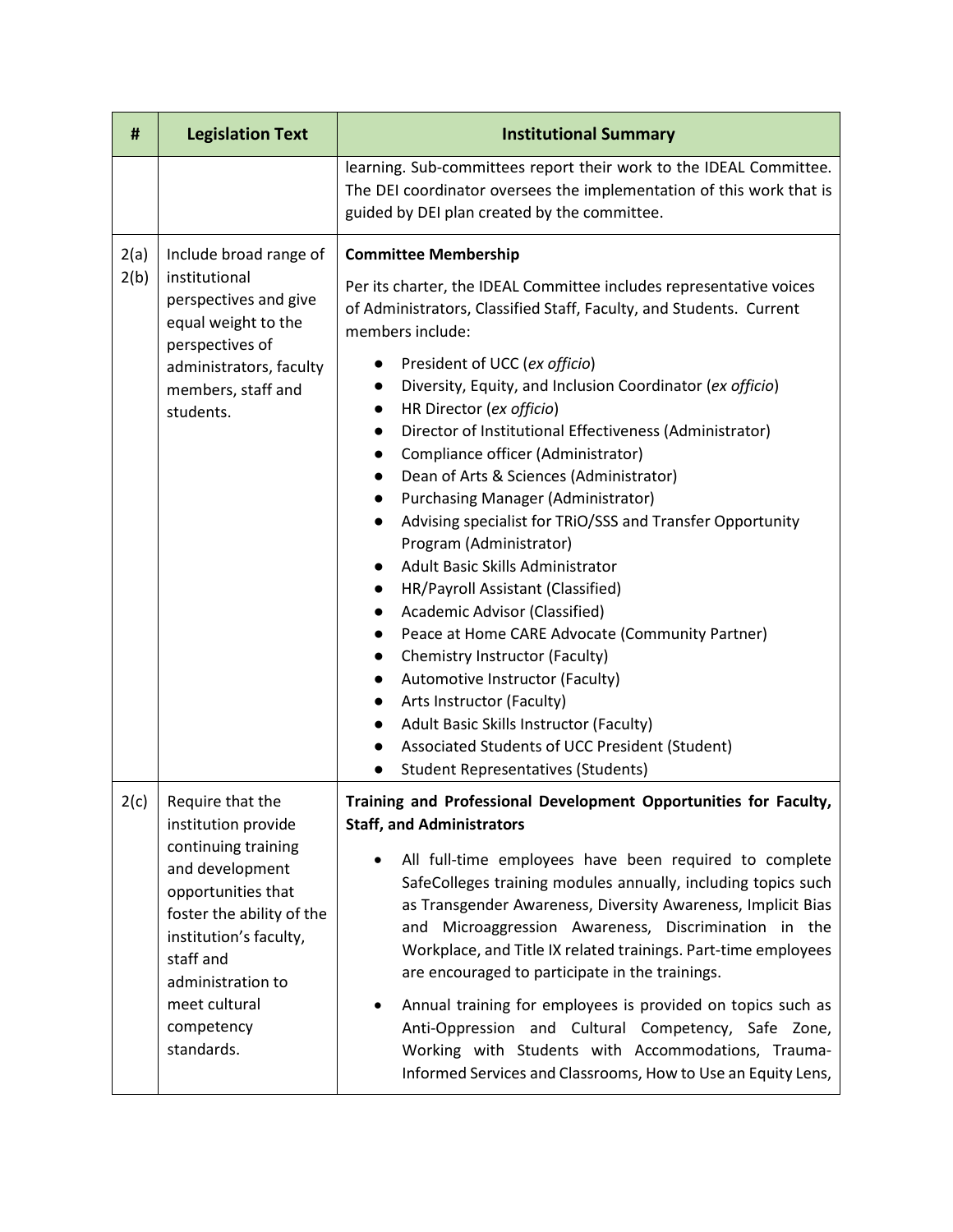| # | <b>Legislation Text</b> | <b>Institutional Summary</b>                                                                                                                                                                                                                                                                                                                                                                                                                                                                                                     |
|---|-------------------------|----------------------------------------------------------------------------------------------------------------------------------------------------------------------------------------------------------------------------------------------------------------------------------------------------------------------------------------------------------------------------------------------------------------------------------------------------------------------------------------------------------------------------------|
|   |                         | and other topics related to working with identity-specific<br>populations.                                                                                                                                                                                                                                                                                                                                                                                                                                                       |
|   |                         | Annual DEI training is provided during Kick off week and<br>Inservice. For example, during the Fall 2021 Kick off, several<br>IDEAL committee members facilitated a cultural awareness<br>presentation that focused on the new IDEAL cultural resource<br>webpage for all employees in attendance.                                                                                                                                                                                                                               |
|   |                         | Umpqua Community College's Administrative Staff participate<br>in training and discussion related to advancing Diversity,<br>Equity, and Inclusion during regularly scheduled monthly<br>meetings. About $25 - 30$ administrators participate in these<br>meetings each month.                                                                                                                                                                                                                                                   |
|   |                         | Each term during the academic year, the faculty members<br>٠<br>participate in a teaching and learning summit designed to<br>improve instructional and inclusive practices. Educational<br>sessions related to equitable and inclusive teaching practices<br>have been offered during these events. There are more than<br>50 full-time faculty members who participate in these events,<br>and part-time faculty are invited to participate.                                                                                    |
|   |                         | UCC provides cultural competency professional development<br>to faculty to help students achieve UCC's Universal Learning<br>Outcomes (ULO) and First Year Experience (FYE) Outcomes,<br>including the following:<br>ULO - Culture: Analyze and respond to cultural and<br>$\circ$<br>differences<br>individual<br>individuals,<br>between<br>communities, and global societies.<br>FYE Learning Outcome: Work cooperatively in diverse<br>O<br>communities in order to build a support network of<br>faculty, staff, and peers. |
|   |                         | In the last year, a new IDEAL resource webpage has been<br>created and activated on the UCC website to provide the UCC<br>community with information on numerous topics including<br>equitable practices, bias, gender, racism, etc. This information<br>public<br>found<br>facing<br>and<br>be<br>is<br>can<br>at:<br>https://umpqua.edu/ideal-committee/resources                                                                                                                                                              |
|   |                         | The DEI coordinator and IDEAL committee chair both regularly<br>participate in the meetings for the Rural Consortium of<br>Community Colleges to share practices for improving inclusion                                                                                                                                                                                                                                                                                                                                         |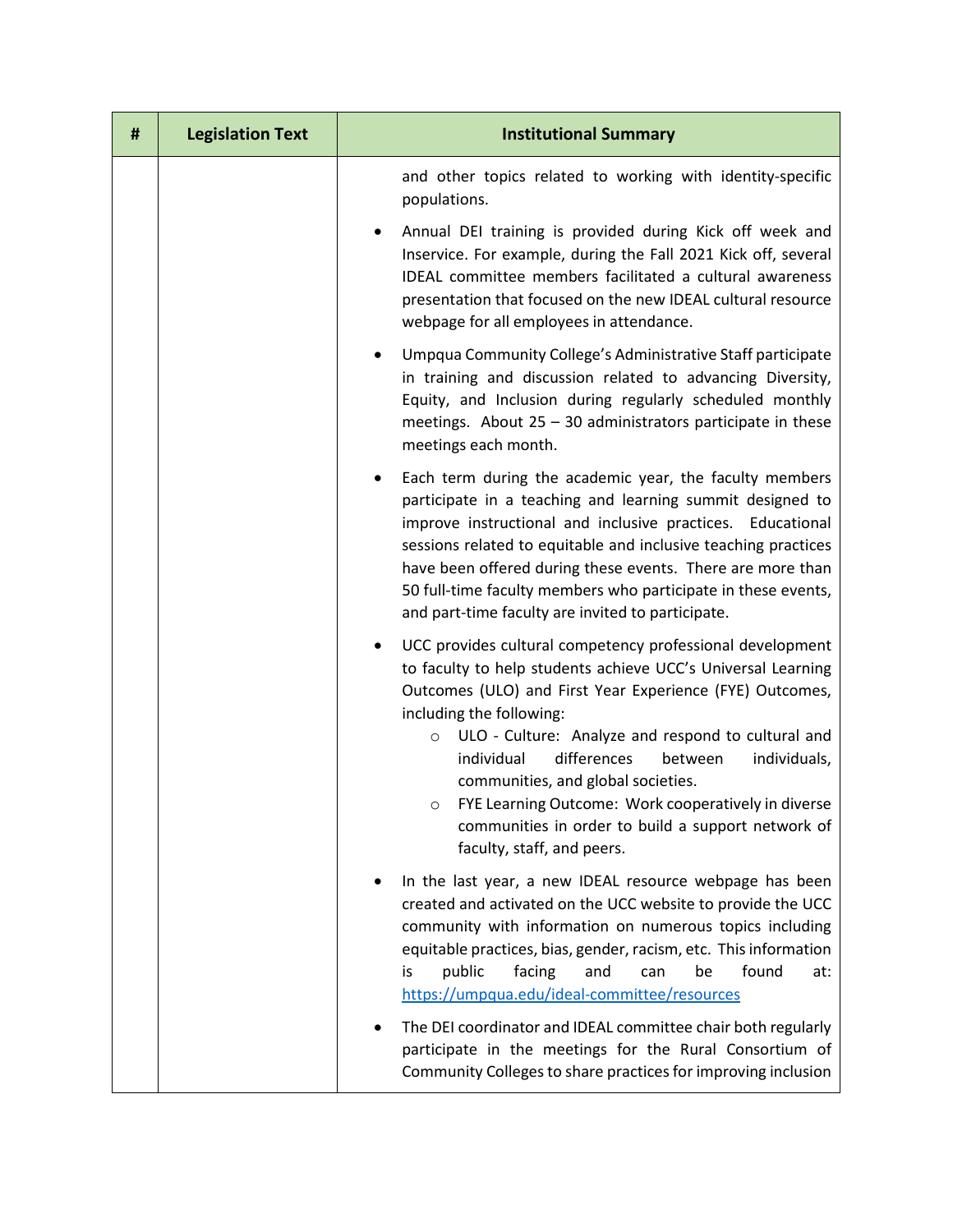| #    | <b>Legislation Text</b>                                                                                                                                                            | <b>Institutional Summary</b>                                                                                                                                                                                                                                                                                                                                                                                                                                                                                                                                                                                                                                                                                                                                                                                |
|------|------------------------------------------------------------------------------------------------------------------------------------------------------------------------------------|-------------------------------------------------------------------------------------------------------------------------------------------------------------------------------------------------------------------------------------------------------------------------------------------------------------------------------------------------------------------------------------------------------------------------------------------------------------------------------------------------------------------------------------------------------------------------------------------------------------------------------------------------------------------------------------------------------------------------------------------------------------------------------------------------------------|
|      |                                                                                                                                                                                    | and equity at each college. Several other IDEAL members are<br>included in the email list for the Rural Consortium as well.<br>The IDEAL committee has recently developed a Land<br>Acknowledgement after consultation with the Cow Creek<br>Band of the Umpqua Tribe of Indians to honor the original<br>inhabitants of the land where UCC is now located. This Land<br>Acknowledgement was approved by the UCC President, who<br>read this statement to all in attendance at the start of kick off<br>week.                                                                                                                                                                                                                                                                                               |
|      |                                                                                                                                                                                    | Another statement developed by the IDEAL committee was a<br>diversity statement that was added to the syllabus template<br>starting in the fall of 2021. This statement describes UCC's<br>commitment to inclusive and equitable practices and provides<br>a link to the IDEAL resource webpage and is visible in the<br>syllabus for every UCC course.                                                                                                                                                                                                                                                                                                                                                                                                                                                     |
| 2(d) | Propose institution-<br>wide goals that seek to<br>improve the cultural<br>inclusion climate for<br>students, faculty, staff<br>and administration<br>from diverse<br>backgrounds. | <b>Cultural Competency in Strategic Planning and Goal Setting</b><br>Strategic Plan Goal 1: Cultivate a healthy and efficient<br>institutional culture; Objective C: Utilize equity lens college<br>wide in the development and review of policies, services,<br>programming, activities, and resource allocation decisions.<br>Strategic Priorities: In 2020-2021, one of the strategic<br>٠<br>priorities was: Enhance diversity, equity, and inclusion across<br>all campus operations and services.                                                                                                                                                                                                                                                                                                     |
|      |                                                                                                                                                                                    | UCC has 11 institutional indicators of mission fulfillment.<br>One institutional indicator is "Equitable Outcomes",<br>$\circ$<br>which is aimed at the reduction or elimination of<br>statistically significant equity gaps in transfer,<br>graduation, and retention and in early momentum<br>course pass rates across identified demographic<br>groups (gender, race, FT/PT, Pell, veteran, and<br>accommodations).<br>Another institutional indicator, "Campus/Community<br>$\circ$<br>Engagement", measures a wide range of employee<br>and student perceptions through satisfaction surveys.<br>Among those areas measured are how inclusive and<br>welcoming the campus is in terms of diverse<br>identities; comfort level when interacting and<br>communicating with others who differ in terms of |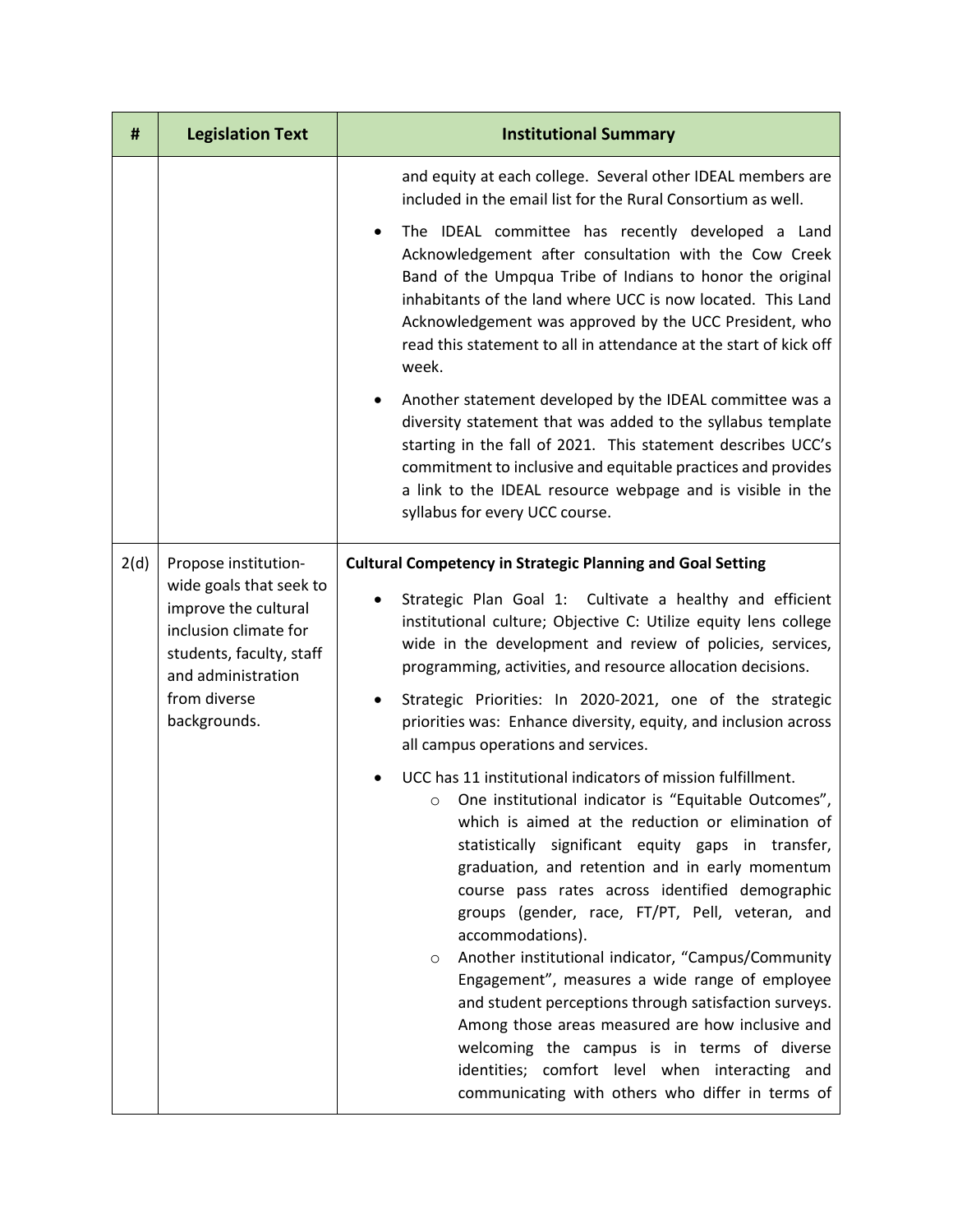| #    | <b>Legislation Text</b>                                                                                                                                                                                    | <b>Institutional Summary</b>                                                                                                                                                                                                                                                                                                                                                                                                                                                                                                                                                                           |
|------|------------------------------------------------------------------------------------------------------------------------------------------------------------------------------------------------------------|--------------------------------------------------------------------------------------------------------------------------------------------------------------------------------------------------------------------------------------------------------------------------------------------------------------------------------------------------------------------------------------------------------------------------------------------------------------------------------------------------------------------------------------------------------------------------------------------------------|
|      |                                                                                                                                                                                                            | identities; and how supportive, friendly, respectful,<br>and collaborative the campus is.                                                                                                                                                                                                                                                                                                                                                                                                                                                                                                              |
|      |                                                                                                                                                                                                            | The IDEAL Committee followed through with creating a<br>Diversity, Equity, and Inclusion (DEI) plan for all of UCC that<br>was approved in the fall of 2020. This three-year plan outlines<br>goals and measures to promote an inclusive campus climate<br>and improve equitable teaching practices.<br>The<br>DEI<br>coordinator is tasked with overseeing the implementation of<br>this plan.                                                                                                                                                                                                        |
| 2(e) | Require preparation of<br>a biennial report that<br>is presented to the<br>appropriate board<br>regarding the<br>institution's progress<br>toward achieving the<br>goals set forth in this<br>legislation. | <b>Annual Report</b><br>The Cultural Competency report is prepared annually in<br>December by the DEI coordinator and presented to Senior<br>Leadership Team, the UCC President, and UCC's Board of<br>Education. The report is based upon IDEAL Committee work,<br>information<br>from<br>other<br>campus<br>committees,<br>and<br>administrator feedback regarding the DEI work being done for<br>UCC.                                                                                                                                                                                               |
| 2(f) | Recommend                                                                                                                                                                                                  | <b>Annual Review of Data</b>                                                                                                                                                                                                                                                                                                                                                                                                                                                                                                                                                                           |
|      | mechanisms for<br>assessing how well the<br>institution meets<br>cultural competency<br>standards.                                                                                                         | Institutional Indicators - Equitable Outcomes: In Summer of<br>2021, institutional indicator data were released and analyzed;<br>see the 2020-2021 Institutional Indicators Annual Data Report<br>and the 2020-2021 Mission Fulfillment and Institutional<br>Effectiveness Annual Report; the results are currently<br>informing tactical plans, operational plans, academic program<br>action plans, and the guided pathways plan.                                                                                                                                                                    |
|      |                                                                                                                                                                                                            | Institutional Indicators - Campus/Community Engagement:<br>Several surveys have been implemented over the last year to<br>obtain data related to student and employee views of campus<br>climate with future qualitative surveys in development. The<br>Director of Institutional Effectiveness is leading a group to use<br>the disaggregated data from UCC to close equity gaps in<br>student success.<br>These efforts are taking place with<br>consultation from the DEI coordinator and other invested<br>employees to improve equitable outcomes for students from<br>disadvantaged backgrounds. |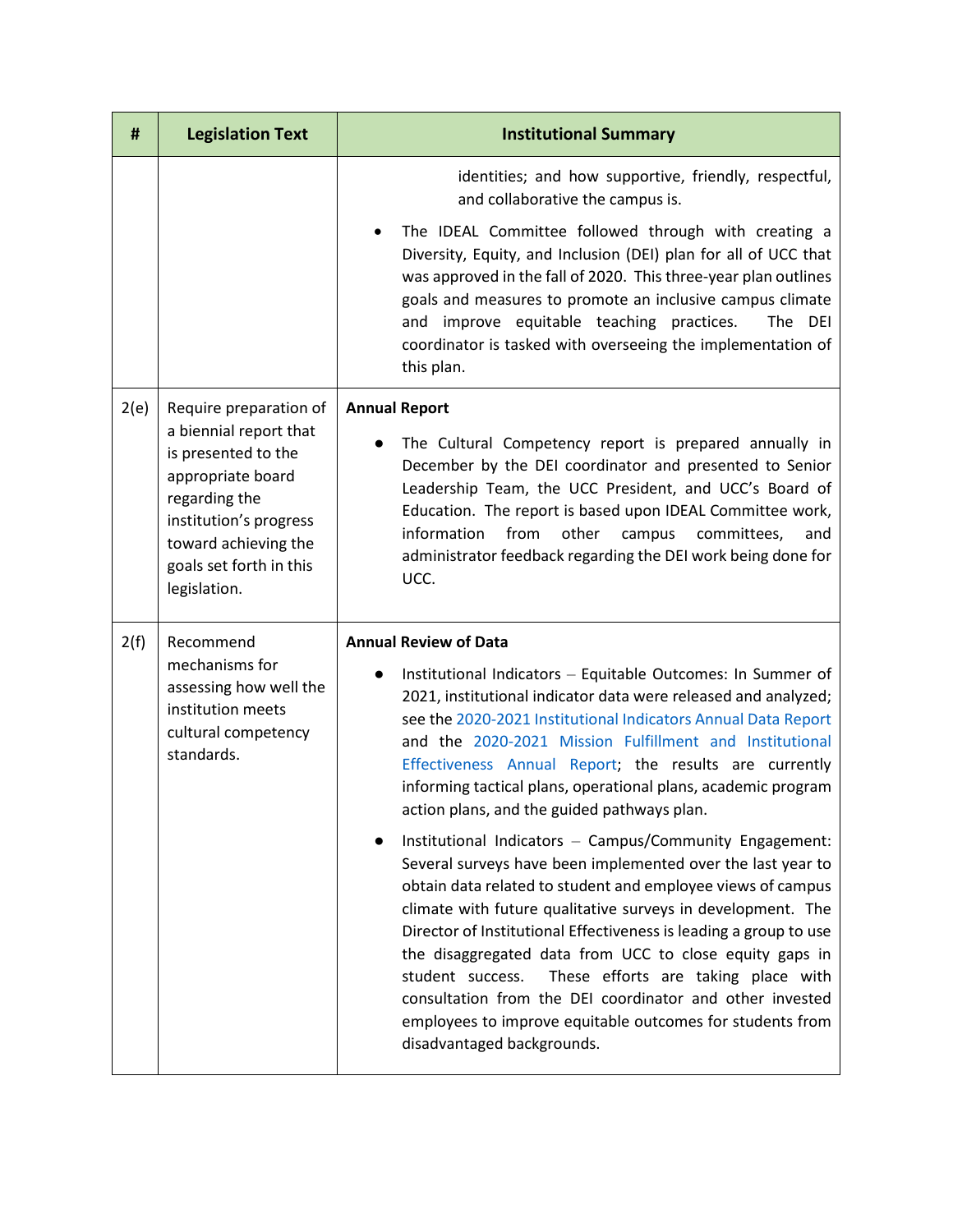| #    | <b>Legislation Text</b>                                                                                                                                                                                                                 | <b>Institutional Summary</b>                                                                                                                                                                                                                                                                                                                                                                                                                                                                                                                                                                                                                                                                                                                                                                                               |
|------|-----------------------------------------------------------------------------------------------------------------------------------------------------------------------------------------------------------------------------------------|----------------------------------------------------------------------------------------------------------------------------------------------------------------------------------------------------------------------------------------------------------------------------------------------------------------------------------------------------------------------------------------------------------------------------------------------------------------------------------------------------------------------------------------------------------------------------------------------------------------------------------------------------------------------------------------------------------------------------------------------------------------------------------------------------------------------------|
|      |                                                                                                                                                                                                                                         | Strategic Plan: Progress on goals, objectives, and priorities<br>were summarized in the 2020-2021 Strategic Plan Annual<br>Report for Goal 1, Objective 1c: "Significant progress was<br>made toward the target. A diversity, equity, and inclusion plan<br>is in draft form. Regular trainings were provided to faculty,<br>administrators, board, and<br>students.<br>staff,<br>Student<br>achievement data were disaggregated to identify and<br>remove/reduce equity gaps."<br>The Cultural Universal Learning Outcome mentioned in<br>section 2(c) is regularly assessed in a written report by faculty<br>members who instruct classes that have been designated as<br>having a strong cultural focus to meet this learning outcome<br>for students.                                                                 |
| 2(g) | Ensure that the<br>institution clearly<br>communicates to new<br>faculty, staff and<br>administrators the<br>institution's<br>commitment to<br>including meeting<br>cultural competency<br>standards in<br>professional<br>development. | <b>New Employee Communication</b><br>Human Resources posts job descriptions that include a<br>requirement for all positions to have the following: "Sensitivity<br>and experience working with individuals from diverse social,<br>economic, ethnic, academic and cultural backgrounds" (or<br>similar language).<br>Hiring committees for UCC have emphasized the importance<br>of cultural awareness during the interview process and asked<br>questions designed to assess candidate's investment in DEI<br>initiatives. The 2020-2022 Human Resources tactical plan<br>includes the systematic DEI training of all personnel selection<br>committee members; actions include identifying equitable<br>practices, creating a Canvas shell with training materials,<br>piloting the training, and refining the training. |
|      |                                                                                                                                                                                                                                         | The HR compliance officer has been participating in training to<br>improve equitable practices for hiring procedures in order to<br>develop guidelines for all UCC hiring committees.                                                                                                                                                                                                                                                                                                                                                                                                                                                                                                                                                                                                                                      |
|      |                                                                                                                                                                                                                                         | Given the current COVID-19 pandemic, an online new<br>employee orientation was developed which emphasizes UCC's<br>Equal Employment Opportunity (EEO) hiring focus, a Veteran's<br>preference, a statement of non-discrimination, Title IX<br>information, and other DEI efforts that UCC utilizes.<br>The<br>orientation also includes contact information for any<br>questions or concerns regarding these topics. Several IDEAL                                                                                                                                                                                                                                                                                                                                                                                         |